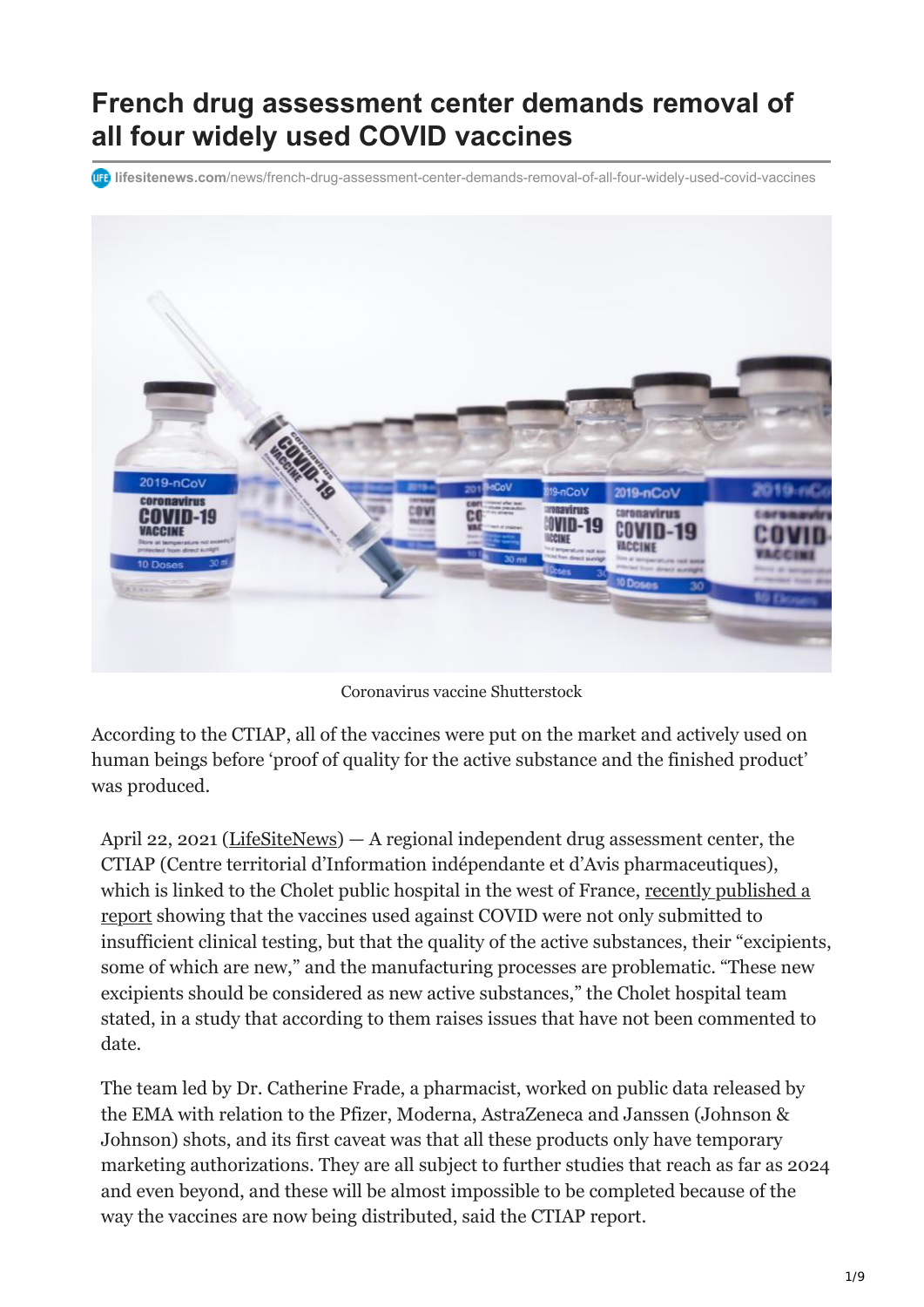These studies even include the stability and comparability of the vaccine batches put on the market and the quality and safety of excipients — substances formulated alongside the active ingredient of a medication to facilitate or enhance their absorption.

According to the CTIAP, all of the vaccines were put on the market and actively used on human beings before "proof of quality for the active substance and the finished product" was produced: all the manufacturing labs obtained future deadlines to submit their studies in this regard.

The authors of the report consider that the "variabilities, which impact the very core of the product, could even invalidate any clinical trials conducted" in the coming months and years.

They go so far as to state: "Prudence would even dictate that, in all countries where these vaccines against COVID-19 have been marketed, all the batches thus 'released' should be withdrawn immediately; and that these MAs that have been granted should be suspended, or even canceled, as a matter of urgency until further notice."

### *Here below is LifeSite's full working translation of the CTIAP's April 2 report:*

Can we imagine launching a car manufacturing line and putting vehicles on the road, despite the uncertainties noted in the official documents published? These uncertainties are related to the quality of the parts making up the engine and the various other parts, including those related to safety, the manufacturing process, the reproducibility of the batches that are being marketed, etc.

In the field of medicines (including vaccines), the pharmaceutical act of "release" of the finished product (an authorized product intended for sale) constitutes the final stage of control that precedes the release of these products to the population. This key step of "release" is under the pharmaceutical responsibility of the manufacturers.

Following its previous analyses, the CTIAP of the Cholet Hospital Center has once again revealed to the public, and probably in an unprecedented and exclusive way, new vital information concerning the following four vaccines against COVID-19: the one from the BioNTech/Pfizer laboratory; the one from the Moderna laboratory; the one from the Astra Zeneca laboratory; the one from the Janssen laboratory.

This work was made possible thanks to the valuable contribution of Dr. Catherine Frade, pharmacist and former director of international regulatory affairs in the pharmaceutical industry. She graciously provided us with a documented, written alert. In [this document](http://www.catherinefrade.com/blog/2021/04/01/eclairage-sur-les-donnees-publiques-europeennes-des-amm-conditionnelles-pour-les-4-vaccins-covid-19-31-mars-2021/), she sheds light on data extracted, on March 22, 2021, from the MA (marketing authorization) itself; an MA qualified as "conditional." She has extracted "source data that is difficult to identify by someone who does not work in the field." This data is therefore public and verifiable. First of all, it should be noted that the author of this document no longer works in the pharmaceutical industry; she states: "First of all, I would like to make it clear that I have no conflict of interest with the pharmaceutical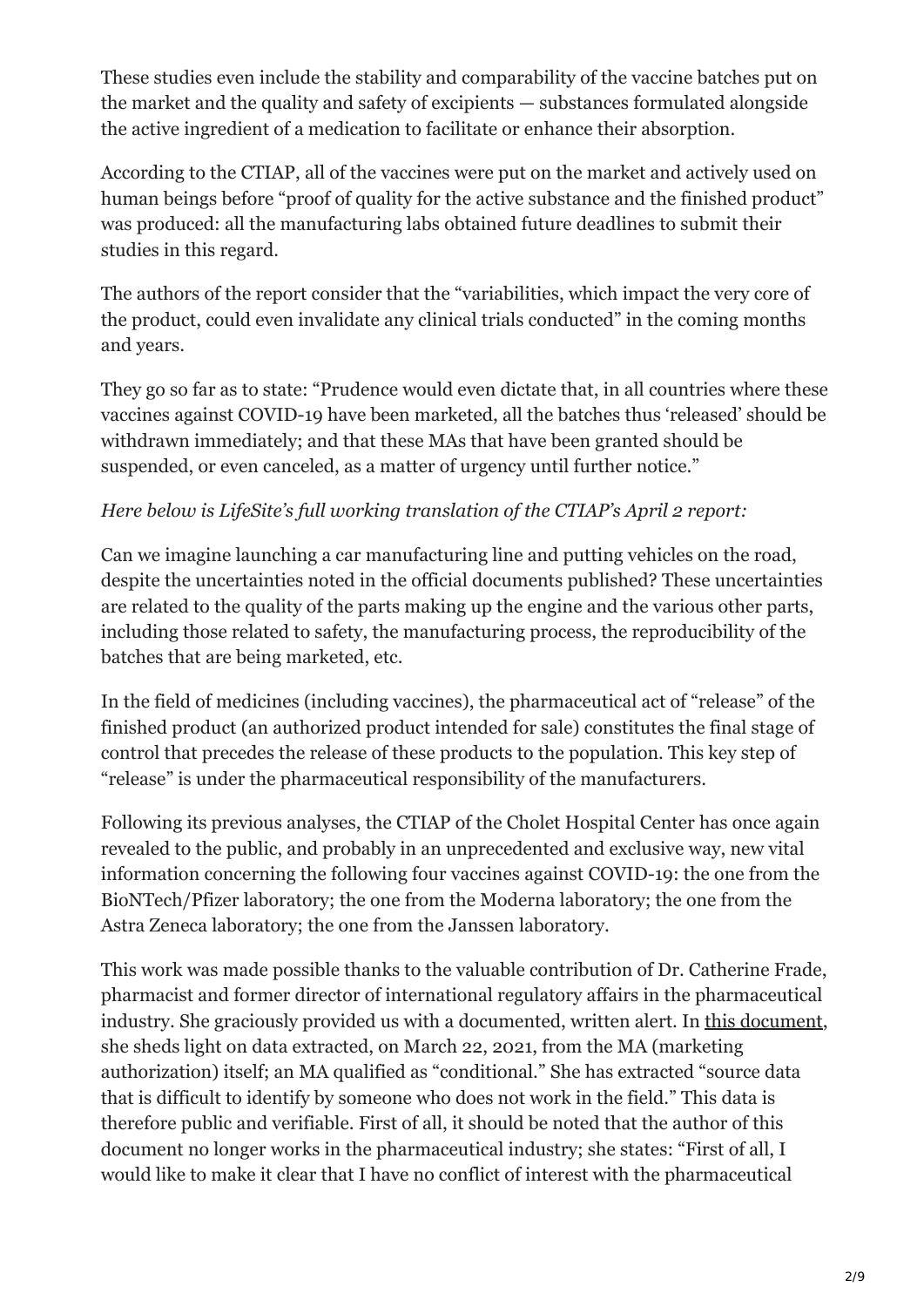industry." It is therefore with her agreement that CTIAP intends to make available to the public, health professionals, decision-makers … an analysis of some of these data that all should read carefully.

This reflection first presents what a "conditional" MA is (I). Then, it recalls that the studies for these vaccines are not complete, as they run from "2021 to at least 2024" (II). Then, it reveals, in an unprecedented and exclusive way, that the official documents, published by the European Medicines Agency (EMA), underline the insufficiency of the evidence concerning also the "quality" of the "active substance" and of the "excipients," of the "manufacturing process," of the "reproducibility of the batches" that are being commercialized, etc. (III). Finally, this analysis proposes a conclusion.

### **I — First of all, it is important to understand what a "conditional" MA is**

An MA is to a drug what a car registration document is to a car. MA is granted when a drug has proven its quality, efficacy, and safety; with a positive benefit/risk ratio: that is, it presents more benefits than risks. Obtaining this MA is the essential condition for a pharmaceutical laboratory to sell any drug, including vaccines.

Here, in the case of these vaccines against COVID-19, the four MAs issued are so-called "conditional" MAs. They are temporary. They are valid for no more than one year, because they were obtained on the basis of "incomplete data." To obtain a standard 5 year MA, the laboratories concerned must provide dossiers completed with "studies in progress and studies planned for the coming years." Throughout "this development," close and coordinated monitoring between the manufacturing laboratories and the health authorities is organized through regular discussions. The "conditional" MA is "reevaluated each year" according to the contribution and critical analysis of additional data provided and collected during a full year.

This "conditional" MA is a European MA. It was obtained through the centralized accelerated procedure. It allows simultaneous marketing in the following 30 countries (European Union and European Free Trade Association): Austria, Belgium, Bulgaria, Croatia, Cyprus, Czech Republic, Denmark, Estonia, Finland, France, Germany, Greece, Hungary, Iceland, Ireland, Italy, Latvia, Liechtenstein, Lithuania, Luxembourg, Malta, Netherlands, Norway, Poland, Portugal, Romania, Slovakia, Slovenia, Spain, Sweden.

The studies concerning these four vaccines are therefore still in progress.

#### **II — Secondly, the planned studies are still in progress and are spread over a period ranging from "2021 to at least 2024"**

All of the studies submitted during the MA application are summarized in the EPAR (European Public Assessment Report). This report is published on the European Medicines Agency (EMA) website. The planned studies, not yet completed, are also included.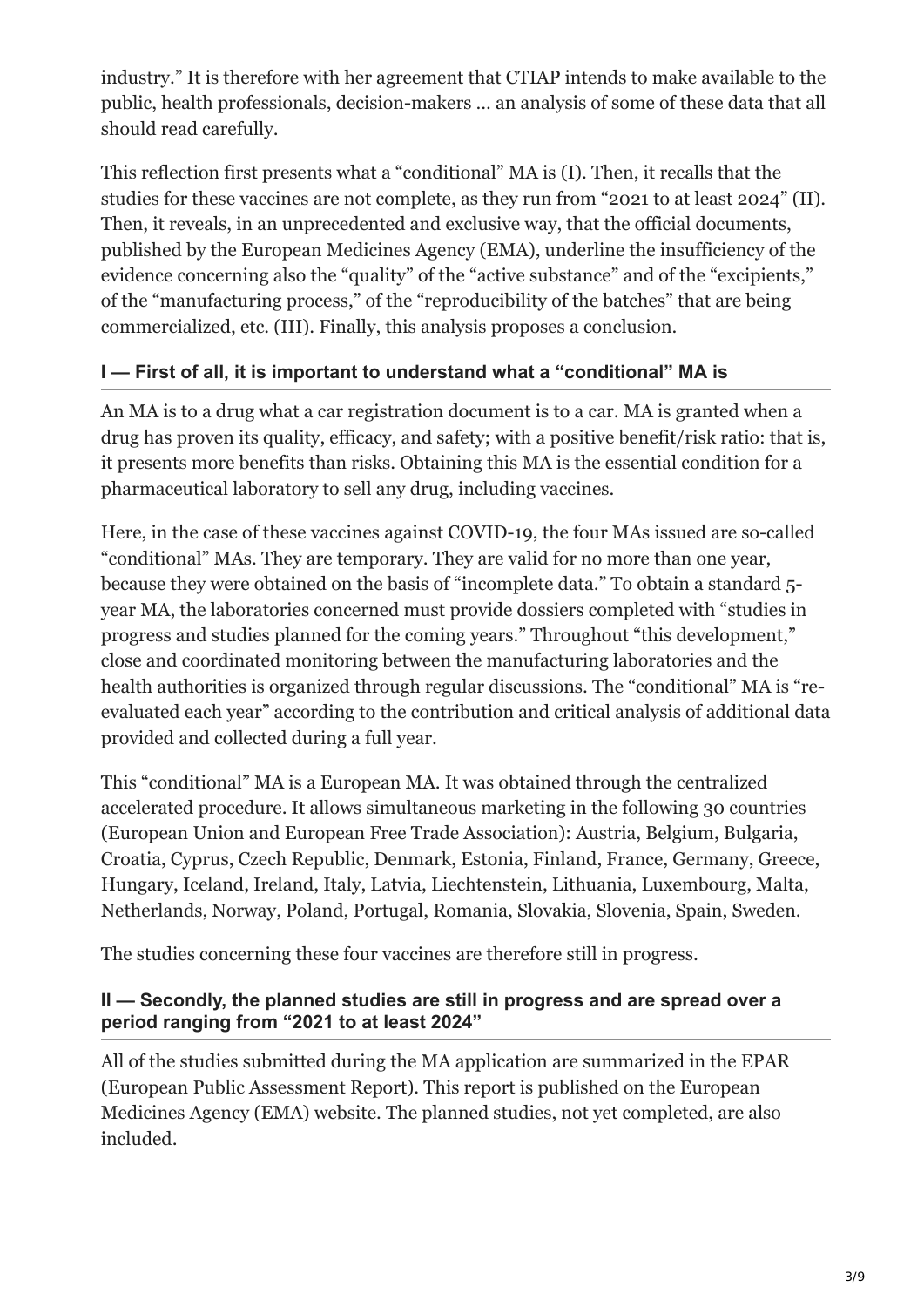This schedule, which "extends from 2021 to at least 2024," depending on which COVID-19 vaccine is involved, is defined in the "annexes" of the conditional marketing authorization and in the published EPARs.

As an example, the BioNTech/Pfizer vaccine received this European conditional MA on December 21, 2020. And the deadline for filing "confirmation" of efficacy, safety, and tolerability of this vaccine is "December 2023."

The Moderna vaccine was granted marketing authorization on January 6, 2021. The deadline for filing "confirmation" of efficacy, safety, and tolerability of the vaccine is "December 2022" at the earliest.

AstraZeneca's vaccine was granted marketing authorization on January 29, 2021. The deadline for filing "confirmation" of efficacy, safety, and tolerability of the vaccine is "March 2024."

The Janssen vaccine was granted conditional European marketing authorization on March 11, 2021. The deadline for submitting "confirmation" of the vaccine's efficacy, safety and tolerance is "December 2023."

However, to date  $-$  and this is undoubtedly where the

unprecedented and exclusive revelation of this study lies — another deadline has been set for these four vaccines. This deadline no longer concerns only the ongoing clinical trials, but also the "proof of



quality for the active substance and the finished product" itself: that is, the intrinsic quality (the heart) of the product sold and administered to millions of people.

**III — Thirdly, and this seems to be unprecedented, the published official documents also underline the incompleteness of the evidence concerning the "quality" of the "active substance" and "excipients," the "manufacturing process," the "reproducibility of the batches" marketed, etc.**

The deadline for submitting additional evidence on the "quality" of the "active substance" and the "finished product" (i.e., the vaccine that is authorized and sold) is set for:

- "July 2021" for BioNTech/Pfizer;
- "June 2021" for Moderna;
- "June 2022" for Astra Zeneca;
- "August 2021" for Janssen.

Indeed, for these 4 vaccines, paragraph E, "Specific obligation regarding postauthorization measures for the conditional marketing authorization," taken from Annex II of the MA, clearly states the following:

## *For the BioNTech/Pfizer vaccine (pages 18-19)*

By "March 2021," the laboratory must provide "additional validation data" to "confirm the reproducibility of the finished product manufacturing process."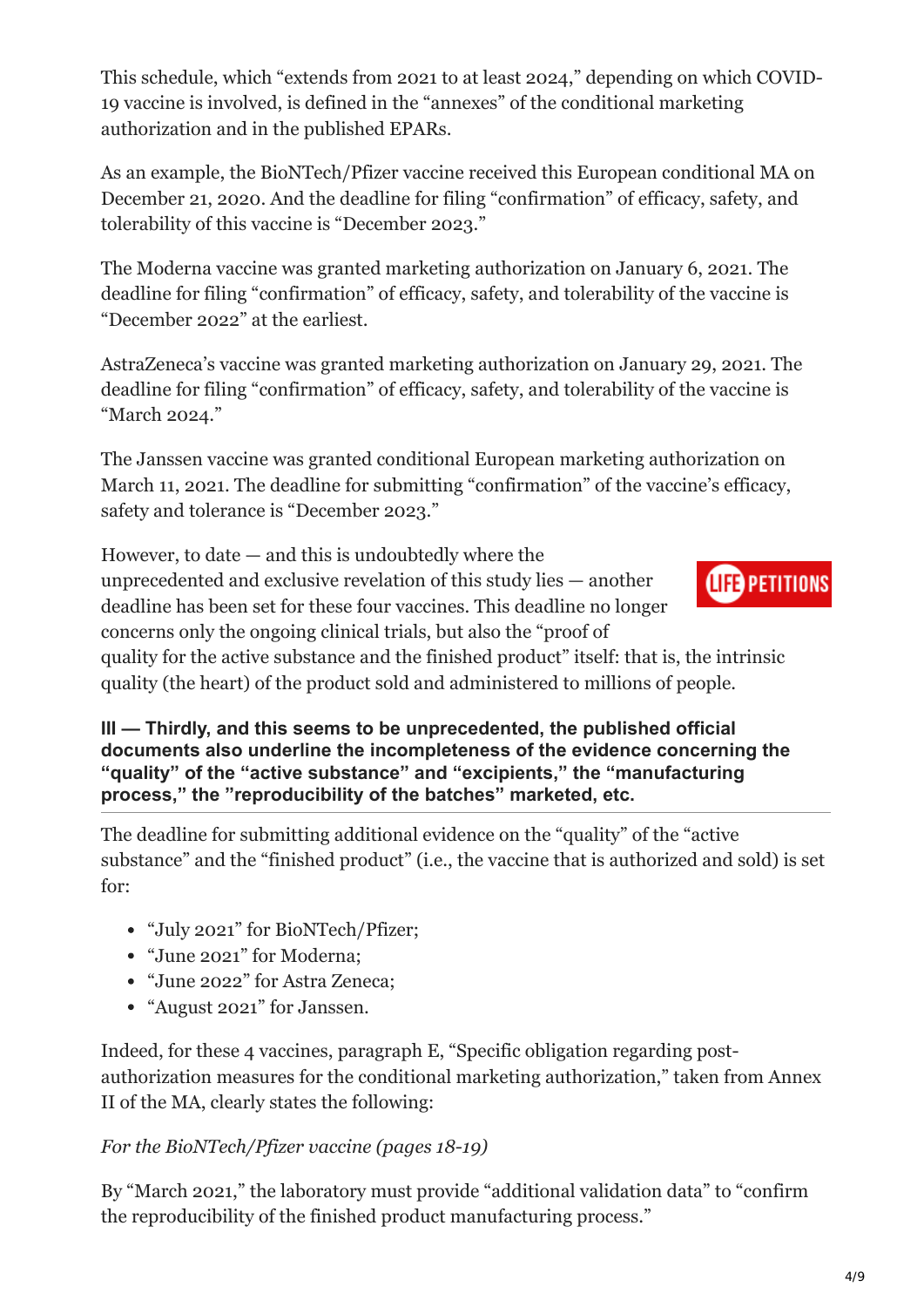By "July 2021," the laboratory must provide missing information to:

- "complete the characterization of the active substance and the finished product;"
- "strengthen the control strategy, including the specifications of the active substance and the finished product" in order to "ensure the constant quality of the product;"
- "provide additional information regarding its synthesis process and control strategy" in order to "confirm the purity profile of the excipient ALC-0315" and "to ensure quality



control and batch-to-batch reproducibility throughout the life cycle of the finished product;"

• and by "December 2023," and "in order to confirm the efficacy and safety" of this vaccine, the company "shall submit the final clinical study report for the randomized, placebo-controlled, blind observer study (Study C4591001).

# *For the Moderna vaccine (page 15)*

The laboratory should provide the missing information to:

- "complete the characterization of the manufacturing processes of the active substance and the finished product" (deadline "January 2021");
- confirm the reproducibility of the manufacturing process of the active substance and the finished product (initial and final batch sizes) (deadline "April 2021");
- "provide additional information on the stability of the active substance and the finished product and review the specifications of the active substance and the finished product after longer industrial practice" with the aim of "ensuring consistent product quality" (deadline "June 2021");
- "submit the final study report for the randomized, placebo-controlled, blinded clinical trial for the mRNA-1273-P301 observer" to "confirm the efficacy and safety of COVID-19 vaccine Moderna" (by December 2022).

## *For the Astra Zeneca vaccine (pages 14-15)*

The laboratory must submit the missing information in order to:

"provide additional validation and comparability data, and initiate further testing" with the aim of "confirming the reproducibility of the manufacturing processes of the active substance and the finished product" (by "December 2021");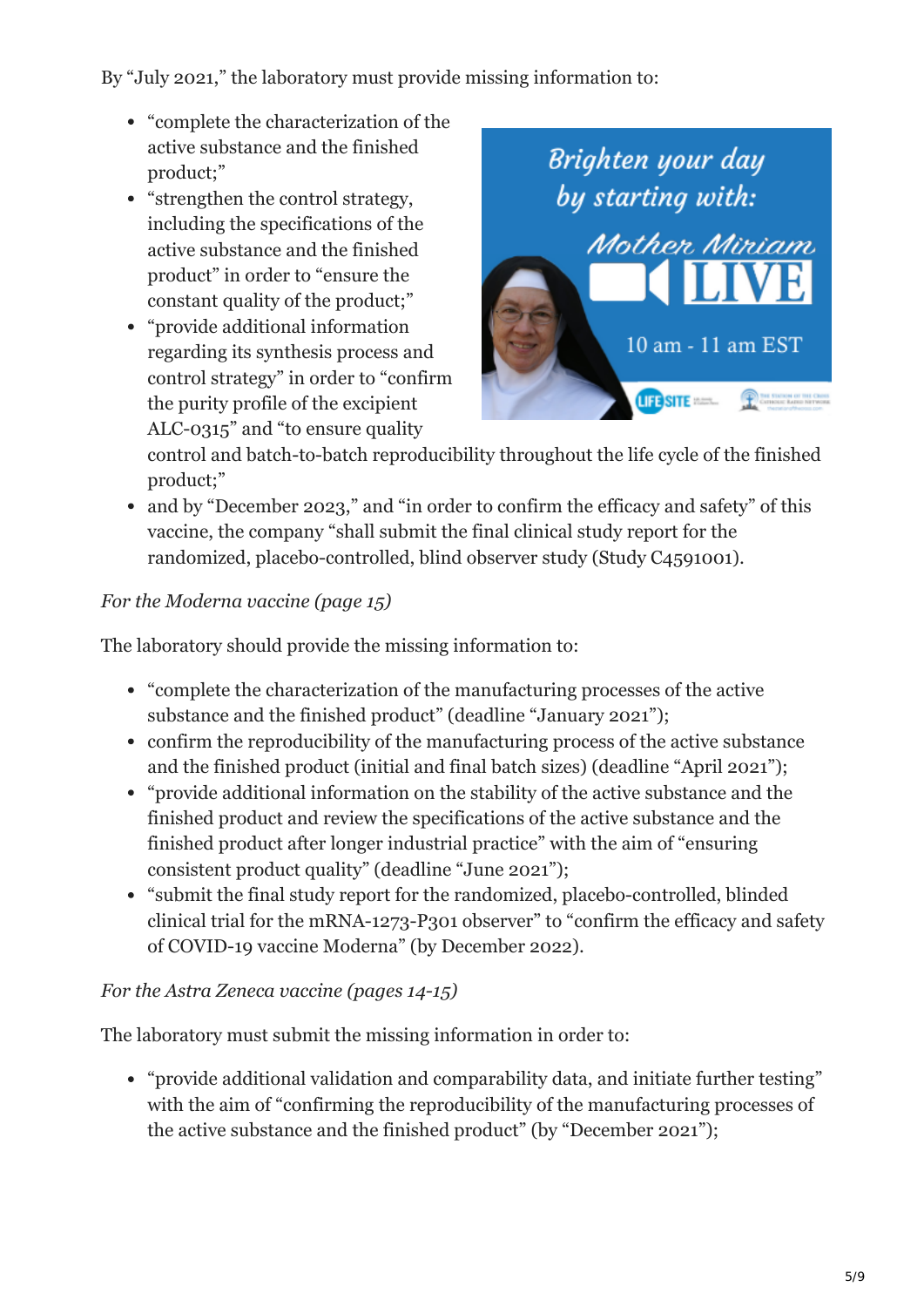- "Provide the main analysis (based on the December 7 data cut-off (post database lock) and the final analysis of the combined pivotal studies" to "confirm the efficacy and safety of COVID-19 Vaccine AstraZeneca" (deadline "March 5, 2021" (for the main analysis) and "May 31, 2022" (for the combined analysis);
- "submit final reports of the randomized controlled clinical studies COV001, COV002, COV003 and COV005" to "confirm the efficacy and safety of COVID-19 Vaccine AstraZeneca" (due "May 31, 2022");
- "provide additional data regarding the stability of the active substance and the finished product and revise the specifications of the finished product after extensive industrial practice" in order to "ensure consistent product quality" (deadline "June 2022");
- "submit the synthesis and summaries of the primary analysis and the final clinical study report for study D8110C00001" to "confirm the efficacy and safety of COVID-19 vaccine AstraZeneca in the elderly and in subjects with underlying disease" due "April 30, 2021" (for the primary analysis) and "March 31, 2024" (for the final study report).

# *For the Janssen vaccine (page 18)*

The laboratory should submit the missing information to:

- "provide additional comparability and validation data" to "confirm the reproducibility of the manufacturing process of the finished product" (deadline "August 15, 2021");
- submit the final report of the VAC31518COV3001 randomized, placebo-controlled, single-blind clinical study to "confirm the efficacy and safety of the COVID-19 Ad26.COV2.S vaccine" by December 31, 2023.

These facts allow us to offer a conclusion.

# **Conclusion**

For these reasons, which are not exhaustive, it has proved useful to look for and read the content of the paragraph E: "Specific obligation relating to post-authorization measures concerning the conditional marketing authorization," extracted from Annex II of the MA, corresponding to each of these 4 vaccines against COVID-19.

The inadequacy of the evaluation does not only concern the clinical trials (studies conducted in humans (women and men)), but also the quality of the active substance, the excipients, some of which are new, the manufacturing process, and the batches released and administered to humans in several countries around the world.

Moreover, these new excipients must be considered as new active ingredients, and thus be the subject of a complete evaluation file similar to that required for a new active ingredient.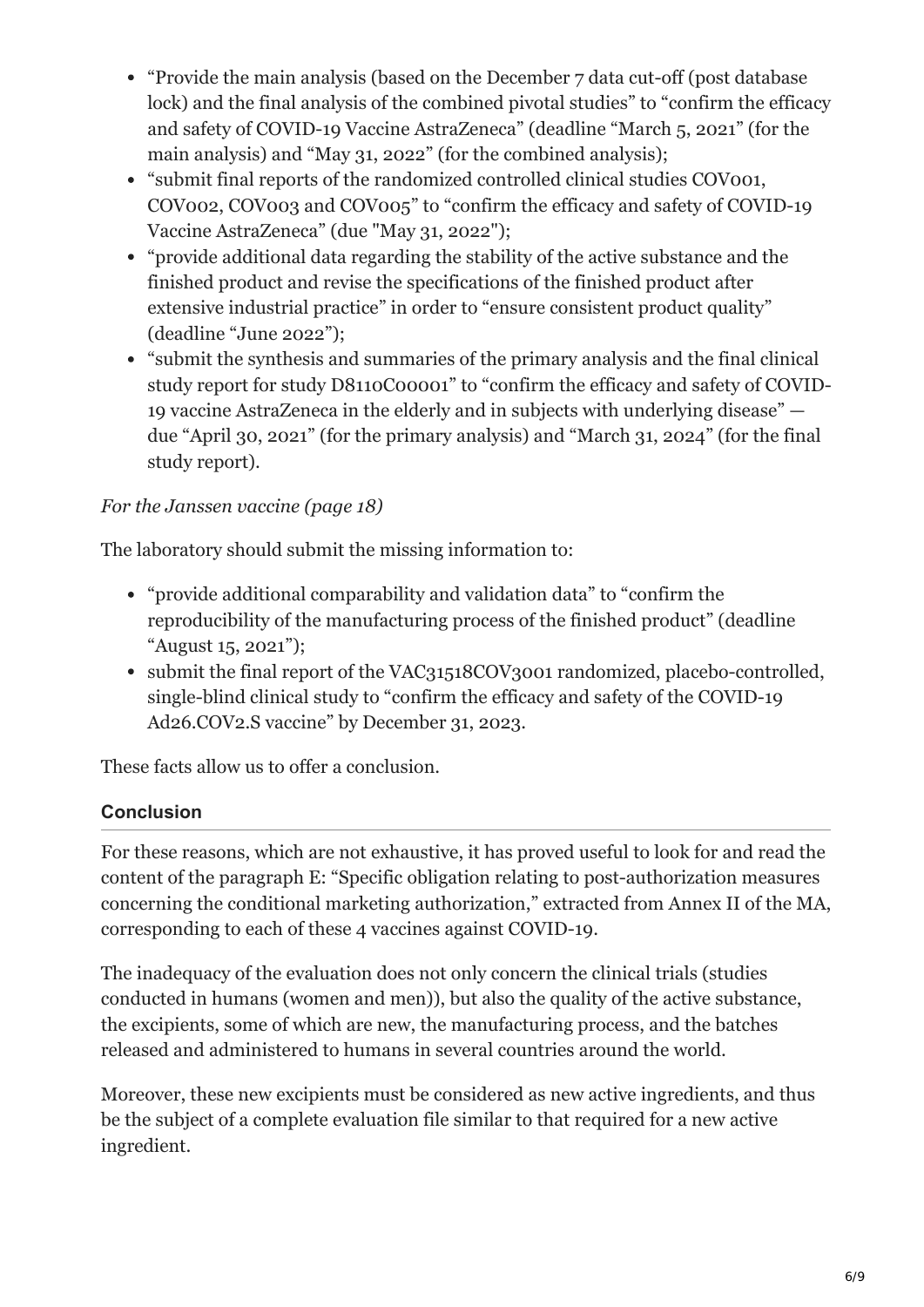Changing the commercial name of one of these vaccines, as was recently announced for the AstraZeneca vaccine in particular, can only be considered as a cosmetic arrangement of the product's image for marketing purposes (winning new public confidence, boosting sales). It would not answer the questions raised concerning the quality, efficacy and safety of the product. This is one of the usual techniques used to put make-up on (dissimulate) certain undesirable characteristics of the product concerned. It is a technique that has been used to present other drugs in the best possible light.

As already mentioned, in the field of medicines (including vaccines), the "release" of the finished product (intended for sale) is the final stage of control (of quality and therefore of safety) before making these products available to the population.

This key stage of "release" of batches is the pharmaceutical responsibility of the manufacturers. However, the responsibility of the users (institutions and health professionals in particular) may also be involved.

In our opinion, these clinical studies should never have begun before the intrinsic quality of the finished product and its manufacturing process had been fully mastered; before the formulas of these vaccines had been stabilized.

#### **How can the results of these clinical trials, conducted on a global scale, be compared if the vaccine administered can vary from one manufacture to another, from one batch to another, from one region to another?**

These variabilities, which impact the very core of the product, could even invalidate any clinical trials conducted.

Even in the case of a health emergency, it is therefore difficult for us to understand the basis for the MA (marketing authorization) that has been granted to these COVID-19 vaccines.

In addition to the uncertainties related to COVID-19, there are also the approximations related to the use, and the intrinsic quality, of these vaccines. Now two problems will have to be managed instead of one.

The maneuver seems subtle. The useful information is available in the official documents published in the framework of the MA; but this data is not made visible by the official discourse. It seems the latter has only tried to present these products as being effective and safe, without reservations; even though the formulas and manufacturing processes of these vaccines do not even seem to have been fully stabilized yet.

These new revelations, which are undoubtedly unprecedented and exclusive, further cast doubt on the validity of consent (a fundamental freedom) that is supposed to be free and informed, and which is said to have been given by the people who are now already vaccinated.

Every person has the right to clear, fair and appropriate information. This information is also perennial: if new data is revealed, those already vaccinated must be informed a posteriori (after the administration of this or that vaccine).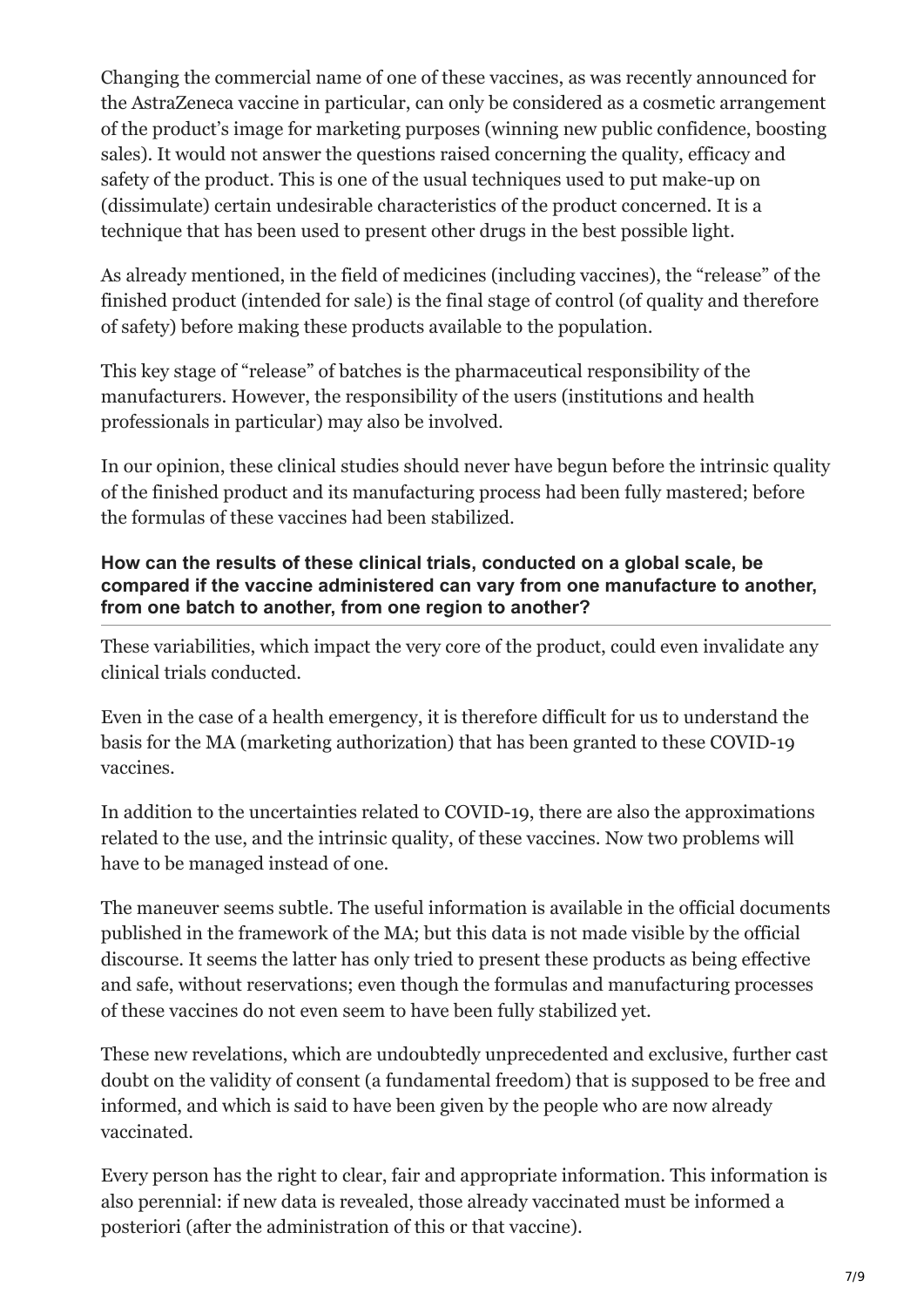The "obligation" to vaccinate cannot therefore be sustained, even in a disguised form, notably through a "vaccine passport."

This new analysis further confirms our previous reflections such as the one entitled ["Could the Covid-19 vaccine \(Tozinameran; COMIRNATY°\) be qualified as 'defective' by](https://ctiapchcholet.blogspot.com/2021/01/le-vaccin-contre-la-covid-19.html) [a judge?" or those expressed in the two open letters that have already been sent to the](https://ctiapchcholet.blogspot.com/2021/03/covid-19-projet-de-vaccination.html) Minister of Solidarity and Health and to the seven [Orders of health professionals](https://ctiapchcholet.blogspot.com/2021/03/lettre-ouverte-vaccination-des.html).

Vulnerability does not only arise from the age and state of health of individuals. Not being able to access independent information on medicines (including vaccines) is the first form of poverty and inequality.

Moreover, concerning the uncertainties on the effectiveness of these vaccines, the Council of State noted, on March 3, 2021, in particular the admission of the Ministry of Solidarity and Health itself, and the contradictions of the French "administration." In this decision, and against the opinion of this Ministry, the Council of State had produced a decision that seemed to tend towards the recognition of this effectiveness. But, a few days later, in a new decision (n° 450413) issued on March 11, 2021, the Council of State changed its position and admitted "the uncertainty that remains regarding the real effectiveness of the vaccine in terms of the spread of the virus." It should also be recalled that, on February 18, 2021, the Minister of Solidarity and Health also recognized, and that publicly, that no European country has been able to provide proof that these [vaccines can prevent "severe" forms of COVID-19 \(see press conference, starting at](https://www.youtube.com/watch?v=tCtOUlcJJow) 34min 44s).

In its latest "Update on the surveillance of COVID-19 vaccines — Period from 12/03/2021 to 18/03/2021" published on March 26, 2021, and updated on March 29, 2021, the French National Agency for the Safety of Medicines (ANSM) reports, in particular, the number of deaths that have occurred in France after the administration of these vaccines. Deaths that are notified (reported) in pharmacovigilance (regardless of the certainty of the "causal link" between these vaccines and these deaths): "311 deaths" after administration of the BioNTech/Pfizer vaccine; "4 deaths" after administration of the Moderna vaccine; "20 deaths" after administration of the Astra Zeneca vaccine; (no data is available at this time regarding the latest vaccine (Janssen) to be licensed). In general, for all drugs, there is a high level of under-reporting in pharmacovigilance despite the mandatory nature of these reports.

Consequently, prudence would even dictate that, in all countries where these vaccines against COVID-19 have been marketed, all the batches thus "released" should be withdrawn immediately; and that these MAs that have been granted should be suspended, or even cancelled, as a matter of urgency until further notice. In any case, this is the sense of the recommendations that we could suggest to the *ad hoc* authorities, and in particular to the French authorities. And, at the very least, this information must be made known to everyone in a clear, fair, and appropriate manner.